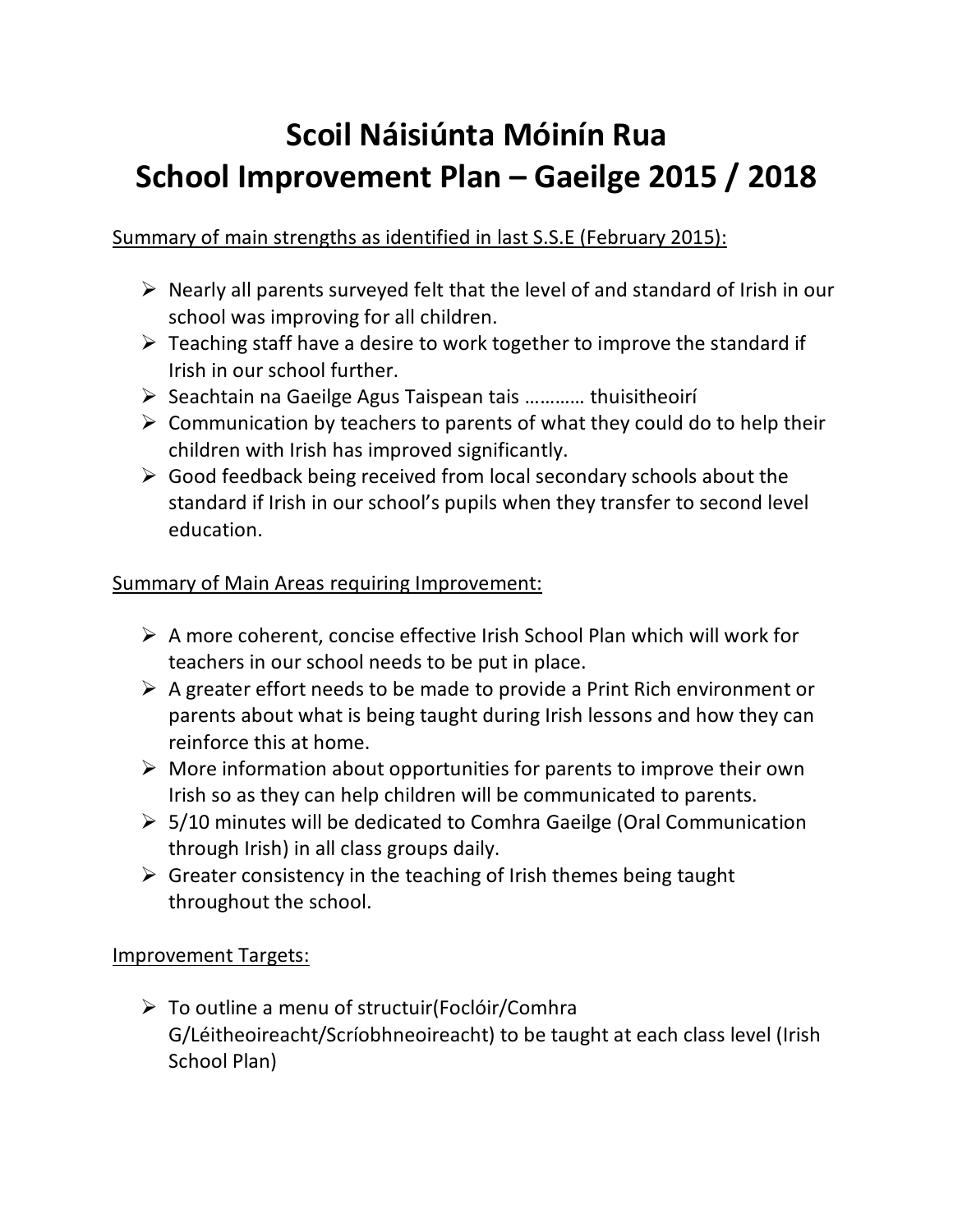- $\triangleright$  To further develop a whole school approach to the teaching of he Ten Gaeilge Themes tied to the school calendar
- $\triangleright$  To build a print rich environment for Gaeilge throughout the school.
- $\triangleright$  To have set decided upon means of assessing the Irish being taught in our school. (Focloir Scrudú srl).
- $\triangleright$  To further the children's enjoyment of Irish in primary school.

Required Actions: (related to teaching and learning that will help to achieve the targets):

- $\triangleright$  To share this information with the parents (1)
- $\triangleright$  To build a Print rich environment of Gaeilge throughout the school in addition to the classrooms (2)
- $\triangleright$  To agree a whole school approach to what Comhra/Foclóir/Scríbhneoireacht/ Leitheoireacht/Briathra will be taught at each class level. (3)
- $\triangleright$  To agree upon what Forms of assessment will be completed at each c\lass level (and when and how frequently). (4)
- $\triangleright$  To devise and plan for a school day each year where childrens enjoyment of learning Irish will be enhanced further (5)

## Persons Responsible:

- $\checkmark$  First Action (1): Teaching Principal Mr. Lonergan
- $\checkmark$  Second Action (2): All Teaching Staff in the school (Mr. Lonergan, Ms. Dunphy, Ms. Gallagher, Mrs. Madden, Ms. Tobin and Mr. Butler)
- $\checkmark$  Third Action (3): Class Teachers (Ms. Dunphy Infant Room, Ms. Gallagher  $-1$ <sup>st</sup>/2<sup>nd</sup>, Ms Tobin – 3<sup>rd</sup>/4<sup>th</sup> and Mr. Lonergan – 5<sup>th</sup>/6<sup>th</sup>
- $\checkmark$  Fourth Action (4): Class Teachers (Ms. Dunphy, Ms. Gallagher, Ms. Tobin and Mr. Lonergan)
- $\checkmark$  Fifth Action (5): Learning Support and Resource Teachers (Mrs. Madden and Mr. Butler).

## Timeframe for Action:

• November 2015 – June 2018